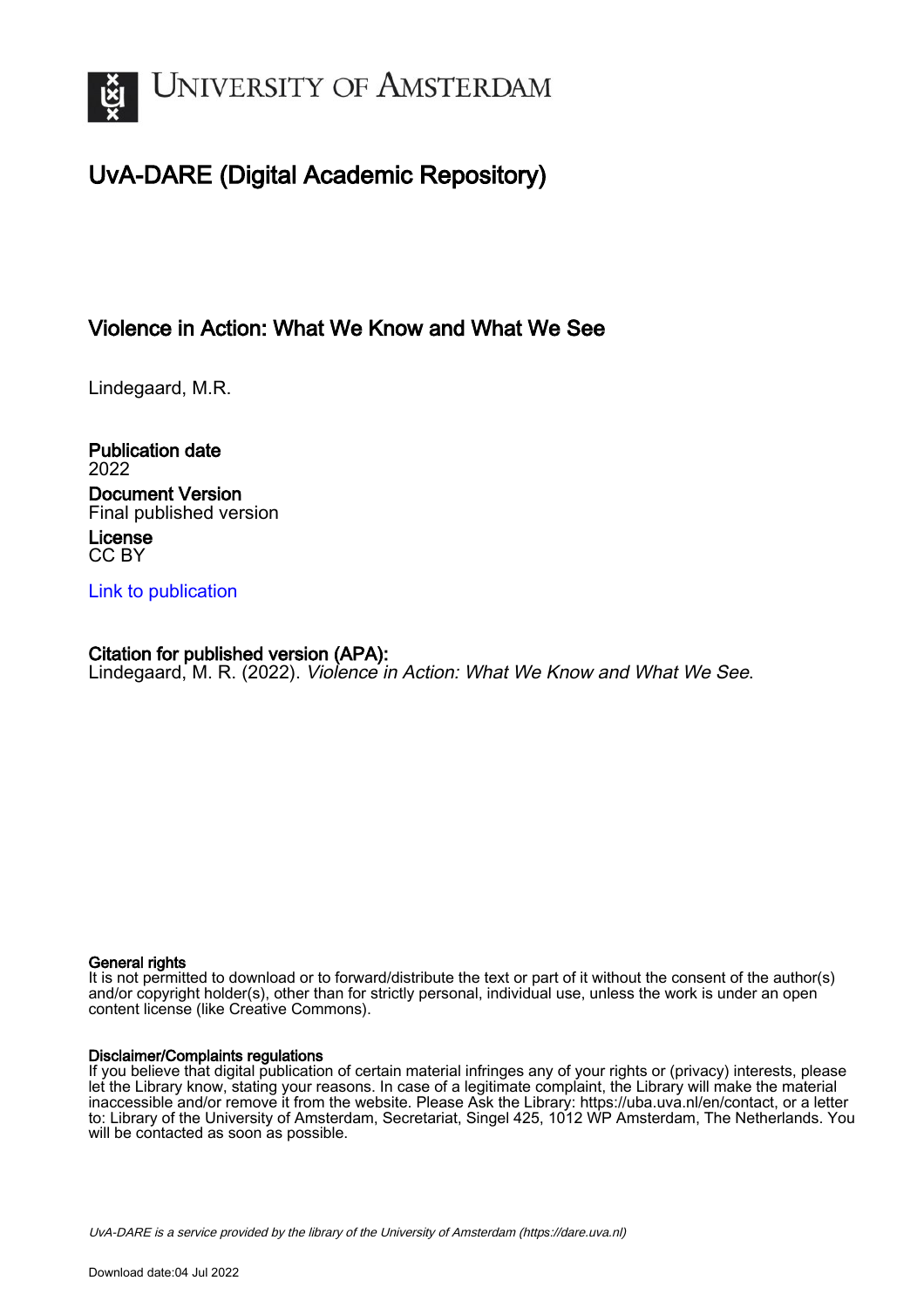# **Violence in Action: What We Know and What We See**

Inaugural lecture

Special Chair on Dynamics of Crime and Violence Department of Sociology University of Amsterdam Thursday 21 April 2022

by

# Marie Rosenkrantz Lindegaard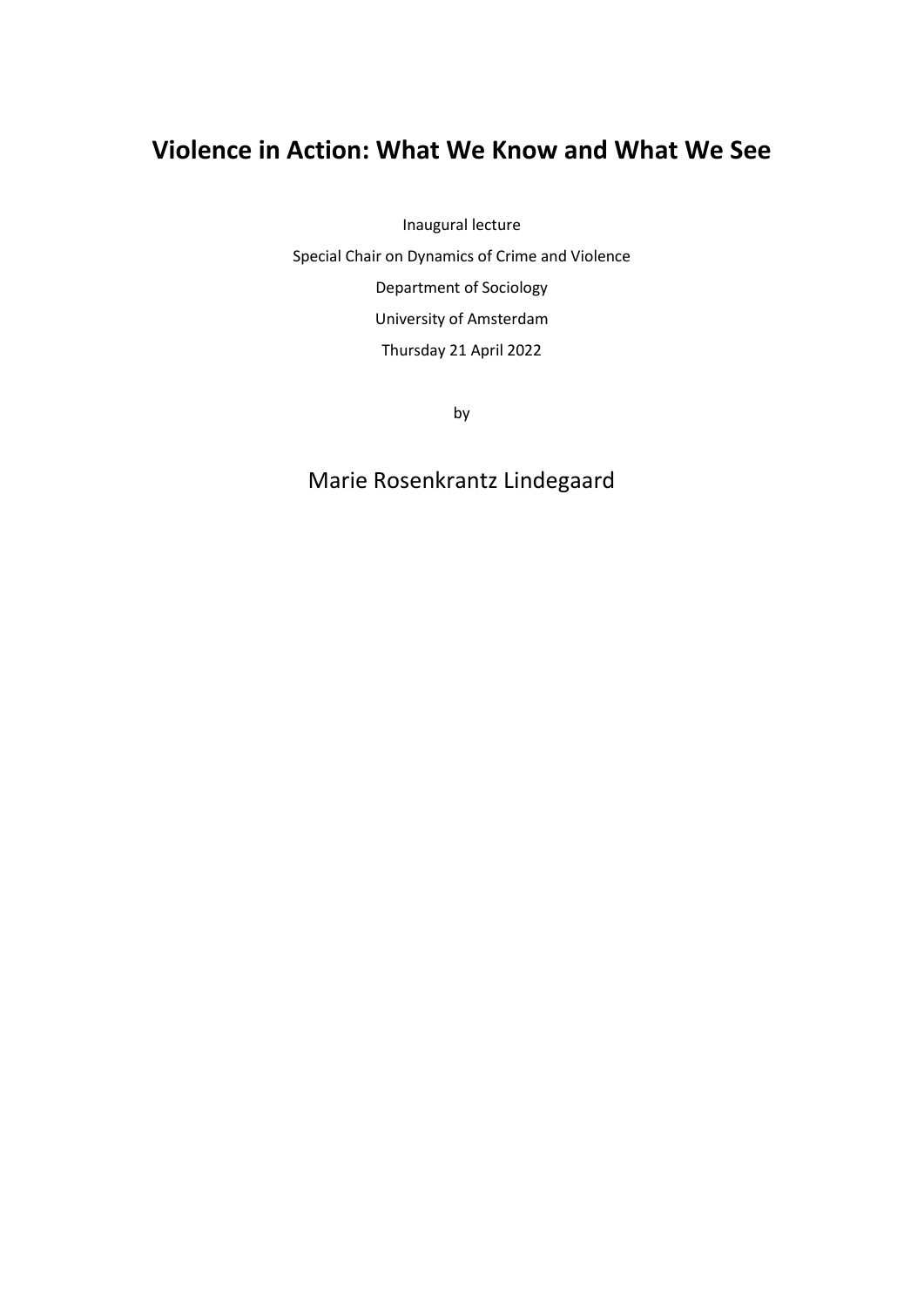#### *Mevrouw de Rector Magnificus, Geacht curatorium van de leerstoel, Geacht bestuur van het NSCR, Geachte directie van het NSCR, dear colleagues, friends and family,*

My interest in violence started twenty years ago when I was robbed at knifepoint in Cape Town. I was there to follow an anthropology course on the truth and reconciliation process. In the student community I was a part of, violent crime was the topic of the day. My view on the topic was that fear of crime was used by white South Africans as justification for a racist fear of "the other." Since I considered myself a different kind of white, I refused to adjust my behavior to prevent victimization. Therefore, I decided to live in an area designated for coloreds during apartheid, in a house without private security measures. After a few weeks, a group of five men broke in while my roommate was at home. They tightened her up and stole our laptops and valuables. After that, I had to admit that crime felt very real. I moved into another house, this time with private security measures.

Six months later, I was robbed at the gate of this new house. I had bought groceries a few blocks away, and when I was about to close the gate, a man pushed himself in between me and the gate, with a big knife in his hand, which he pushed towards my belly. In a split second, I thought I knew him. In fact, I thought he might be the boyfriend of my roommate. However, by the sight of the knife, I realized something else was going on. Looking down while grabbing my arm and pushing the knife towards my belly, he asked for my phone. I lied and said I had no phone, holding my phone in my hand inside my bag. He then asked for my wallet. I pulled out my wallet from the bag while saying that I was just a student. I repeated that a few times: "I am just a student." He then asked for my rings. While I took off my two rings—including one from my grandmother who died a few years before—I felt the warmth of piss streaming down my legs. He then said "outside" while pushing me softly in the direction of the gate. I knew from all the crime stories I had heard from friends that going somewhere with the person robbing you was a bad idea because, usually, it implied rape and, in the worst case, murder. I quickly grabbed the phone out of my bag, gave it to him, and he rushed out of the gate alone.

This experience changed the way I looked at crime and violence. Today, I have the privilege to share with you what I learned from 16 years of studying violence. Let me clarify from the beginning that I understand violence as intentional behavior aimed at causing either physical or psychological harm to another person<sup>1</sup>. Social scientists sometimes use violence as a metaphor for morally wrong forms of oppression such as sexism, colonialism, and poverty<sup>2-4</sup>. In my view, however, such dilution of concepts is potentially threatening for scientific rigor. I would even argue that it could be seen as a way of trivializing the first-hand experience with violence, which is anything but metaphorical. The tangible and potentially traumatic kind of violence I talk about today happens in a split second in everyday face-to-face encounters<sup>5</sup>.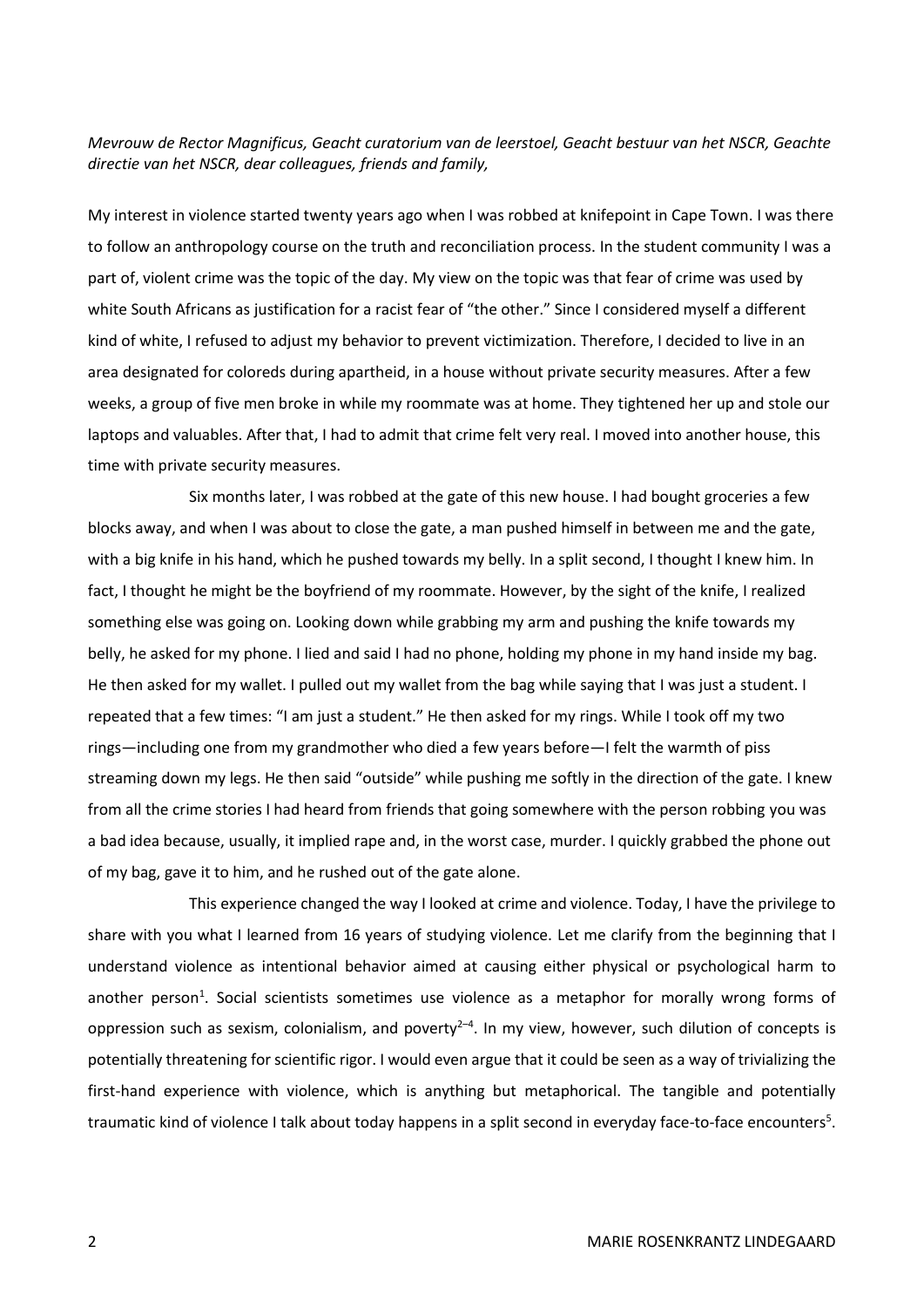It is this here-and-now unfolding of violence that I seek to capture with the terms in the title, "violence in action."

Now some of you might think that my talk is going to be depressing because I guess we are all familiar with the harmful impact violence can have on people and how difficult it is to prevent. However, to the contrary, I can reassure you that my key message today is surprisingly optimistic: It may even help you to feel safer when you move around public places. From our studies of violence in real-life interactions, we and I am here referring to a "dream team" of scholars who are all present in the room today—see that bystanders witnessing violent events, take an active role in de-escalating violence and consoling the victims afterward. These active bystander roles reject the long-standing assumption within the social sciences that bystanders are passive and apathetic when witnessing people in need of help. This rests on the old but outdated idea that we humans lose our "moral compass" and become irrational and irresponsible when present in a crowded group<sup>6</sup>. This scholarly view has also found its way to layperson understandings of crowded groups, with widespread concerns of "stranger danger" and ideas about crowded public places as unsafe. However, in fearful situations, whether we are in groups or alone, we are not just irrational beings but use fear and other emotions to figure out how to navigate the situation—like I did in the robbery. And often, you are not alone in navigating, as our results show: When there is a crowd of people around, there are many potential bystander help-givers, and in most cases, someone will take an active role in de-escalating the events and regulating unruly group members. So, when you go home tonight after the party, choose a busy street with lots of potential bystanders around because if something happens, there will be people who will help you!

The reason that previous research was so wrong about the role of bystanders has to do with the fact that scholars, until recently, have had a hard time observing violence close up as it actually unfolds<sup>7</sup>. For example, they had to rely on participant observations of only a few events, retrospective accounts known for their unreliability<sup>8</sup>, or experimental studies far removed from real-life violent interactions<sup>9</sup>. However, with the current omnipresence of high-quality video cameras, social scientists can now go back to the basics and observe real-life violence—and potentially many other kinds of behaviors in more detail than ever before<sup>10</sup>. Our studies of violence, and recently of COVID-19 related rule compliance, serve as a "reality check" of the social scientific knowledge about those topics, but the impact of this video technological development has just started in the social sciences. A particularly good illustration of a much needed reality check is our research that challenges the ingrained scholary understanding that bystanders to public emergencies are apathetic and remain non-involved.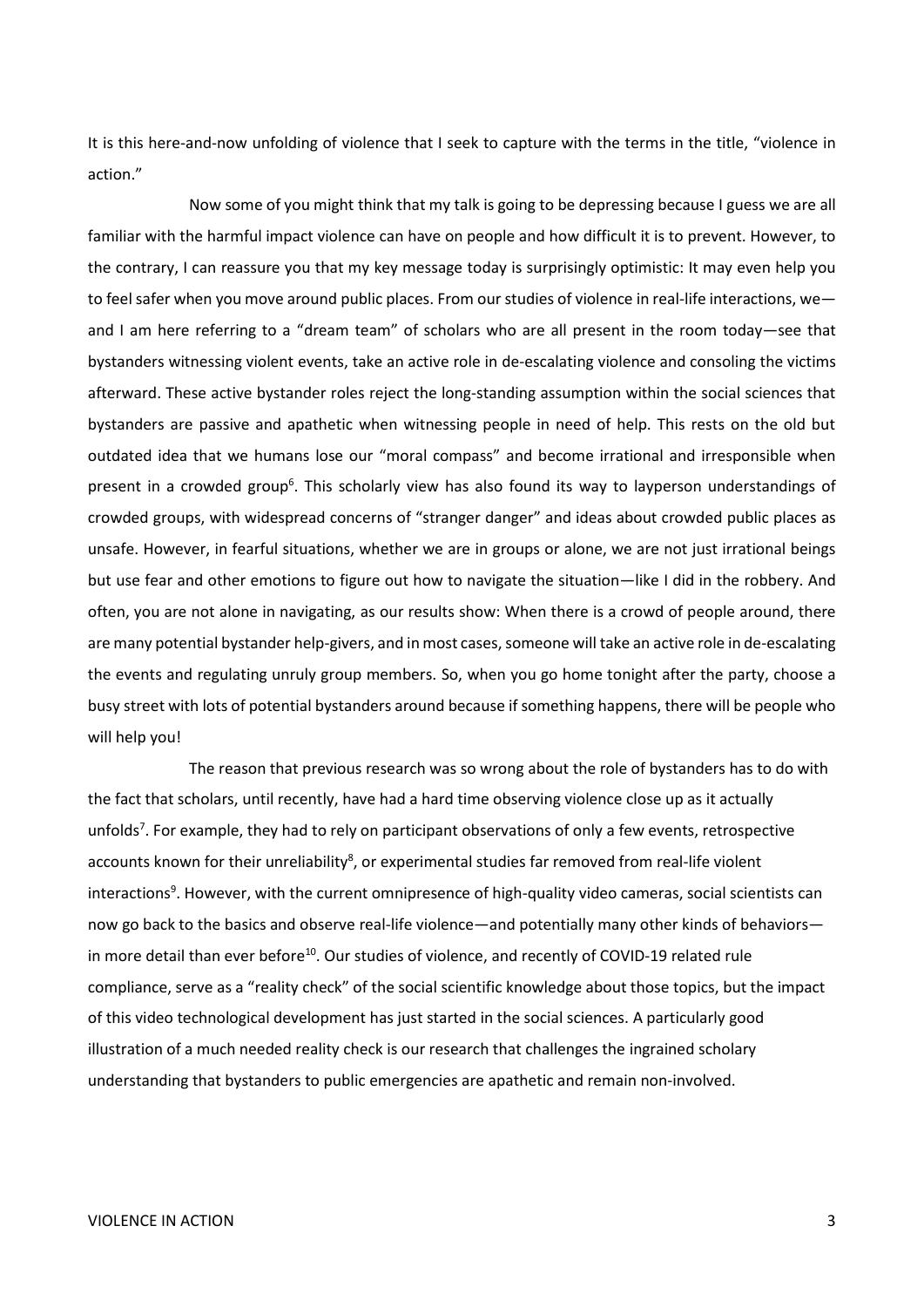#### **What we know about bystanders**

The scholarly narrative about bystander apathy emerged in the aftermath of the rape and murder of a young woman, Kitty Genovese, in New York 53 years ago. The crime took place in a residential area where 38 witnessing neighbors all remained passive, according to a local news article in *The New York Times*. The case of Kitty Genovese caused a moral outrage and extensive debate about why people do not take responsibility for each other in public spaces. As such, this case was not only the start of half a century of bystander research, it also confirmed the idea that public places and their crowds are areas of unsafety<sup>11</sup>.

Instead of studying violence in real-life interactions, the two social psychologists Darley and Latané pioneered this field of study using laboratory methods to examine why people tend to do nothing in the presence of others when they watch someone in need of help<sup>12</sup>. Even though the most relevant question to address from a victim's perspective would be whether *someone* would intervene, this question never became the key question in the bystander literature. That is, while the Kitty Genovese case was clearly a story about *group* responses, the experimental studies focused on *individual* likelihood of intervention<sup>13</sup>. They referred to the tendency that individuals in groups would do nothing as the "bystander effect," and ascribed this to a decision-making process that yields passivity: "Why should I take responsibility for the situation, now that somebody else could do it as well?" The bystander effect became one of the most replicated findings of social psychology—taught as part of any introductory course and covered in all standard textbooks.

The major problem with the experimental studies was that they said very little about responses in actual violent situations. In experimental settings, scholars cannot expose test subjects to aggression and violence for obvious practical and ethical reasons. Instead of studying what the Kitty Genovese case was actually about—namely brutal violence against a woman in public—they studied bystander responses in what they referred to as "emergencies." These so-called emergencies were often trivial and always non-violent in nature, such as someone dropping coins in an elevator. Under such controlled emergency conditions, the researchers recorded the response of bystanders. Further, while the Kitty Genovese incident involved 38 people watching, the researchers simplified the laboratory studies to involve a handful of bystanders unable to see each other or the victim during the emergency and, as such, unable to use emotional cues to interpret the situation<sup>14</sup>. Under these artificial circumstances, the researchers found evidence for the bystander effect. That is, the individual likelihood of intervention is lower when in the presence of others than when alone. A paradigmatic theory was born.

However, decades later, cracks started to appear. First, one historical study analyzed the Kitty Genovese case and found that the 38 bystanders watching the crime were far from passive<sup>15</sup>. For example, one shouted and tried to distract the perpetrator, while another phoned the police. Even though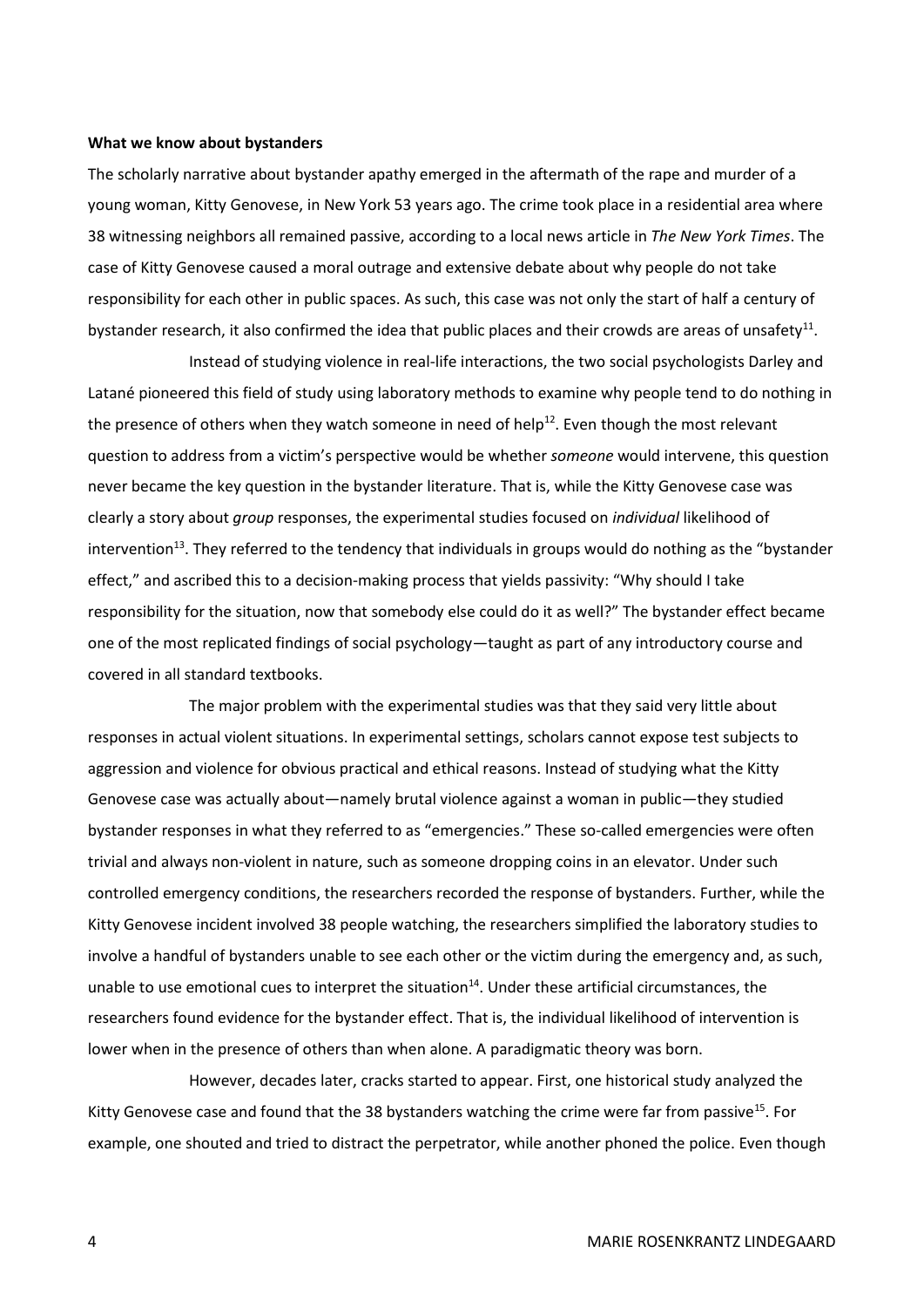the perpetrator did not get arrested directly after the murder, he was also later arrested thanks to the intervention of bystanders! Secondly, on-site observational studies of night-time drinking settings emphasized the active and de-escalatory role taken by bystanders<sup>16</sup>. Thirdly, a pioneering video-based study by Mark Levine and colleagues showed that bystanders took an active part in de-escalating conflicts in public settings<sup>17</sup>. Finally, a meta-analysis synthesizing the laboratory evidence found that the bystander effect does not generalize to more "dangerous" emergency settings<sup>18</sup>. When facing potential danger and violence, the bystander effect either disappears or reverses, suggesting that the presence of others makes the individual intervention likelihood *more* likely. This indicated that danger makes it clear that help is needed and that the presence of others makes intervention feel safer.

#### **How videos change what we see**

While Darley and Latané responded to the violent case against Kitty Genovese by going into the laboratory, my response as an anthropologist was to study violence in its unstructured, real-life contexts. I soon encountered, however, that I missed fundamental insights into violence by doing ethnography: In my 14 months of full-time fieldwork in Cape Town, I observed hundreds of conflict interactions but only six that turned out violently. Often, my own and others' recollections were biased by a selective focus during the event, and interviews with participants were likely to suffer from memory failures, neutralizations, and social desirability bias.

Specifically, the bias of retrospective accounts was painfully highlighted when I finished an extensive study of armed robberies in the Netherlands that involved a hundred interviews with people who had committed a robbery. We found that offenders' use of violence took place in response to the resistance of the victims<sup>19</sup>. I realized that this result—along with other findings within the field of offenderbased research—was contradictory to findings of victim-based studies. Offender-based studies suggested that victim resistance caused the violence, while victim-based studies proposed that victim behavior played no role for the violence used by offenders. Without unbiased perspectives, we would never find out what was going on in those robbery interactions, and that conclusion applied to studies of other types of crimes and violence too. In fact, almost everything we know about crime and violence is based on retrospective studies of either offenders or victims. This made me realize that the field was in need of a serious reality check and that this had to involve a more objective view of what is actually going on in real-life encounters.

The current availability of video footage was the perfect solution to this problem<sup>20</sup>. With such recordings, we would be able to measure and analyze behavior in an unobtrusive, systematic, and more objective manner, closer to the action itself, and free from the subjective biases that I had experienced as an ethnographer and interviewer $^{21}$ . Furthermore, with recordings of conflicts in public, we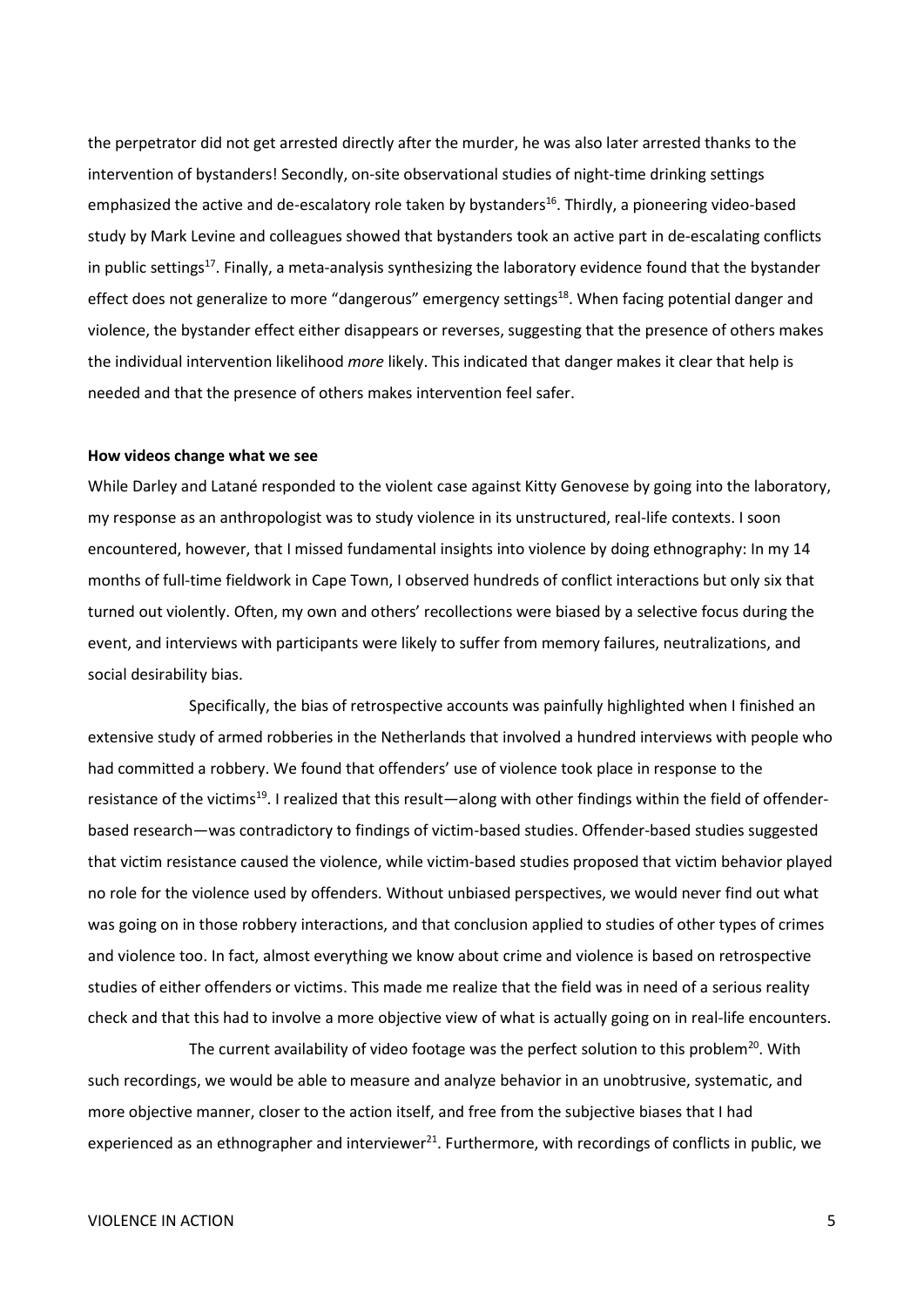were able to scale up the number of events analyzed, far beyond the handful of cases I managed to sample throughout a year's fieldwork. The level and nature of detail that we could capture about real-life behavior was, however, unfamiliar for the social sciences and posed a methodological challenge for how we should approach data. With the videos, we could see changes in expressions of emotions, bodily postures, movements, touching, gazing, and actions, and in the beginning, we thought we could capture and code it all if we spent enough time on it. However, we soon realized that we needed a stricter analytical strategy for dealing with all of this information, and we learned those strategies primarily from biological studies of animal behavior<sup>22</sup>.

This sounds perhaps like a weird bedfellow for a social scientist, but behavioral biologists have a long tradition of highly detailed naturalistic observation, far more advanced than their social science counterparts. Erving Goffman, one of the key figures in the study of interactions in sociology, already figured this out half a decade ago in his *Relations in Public*<sup>23</sup> . Only now, however, with video observations, his ideas of integrating observational methods from behavioral biology become possible in the social sciences. With these methods, for example, primatologists have shown that chimpanzee bystanders console victims of aggression and that former conflict parties reconcile. However, the lack of similar observational studies of human primates has led to the remarkable conclusion of the sociologist John Levi Martin<sup>24</sup>: "probably more is known about interactions between chimpanzees than interactions between humans." In other words, the lack of insights that we encountered in studies of violence may point towards a broader issue of the social sciences: Because we are often busy exploring the macro-structure of social life, the continent of the micro-social world remains comparatively unmapped<sup>25</sup>.



peaceful gesturing (a), blocking (b), and grabbing (c)

Following the methodological tradition of behavioral biology, we started by inductively describing the various types of public conflict behavior. Figure 1 illustrates some of the behavioral types that we observed. Typically, this inductive phase takes months of full-time work, as the level of detail and complexity of the interactions require countless revisions and discussions of the measurement instrument. We then moved on to a quantitative analysis of the observed behaviors, involving systematic coding of all relevant behaviors sequentially, in addition to various situational and personal characteristics such as the number of people involved, the locality, cues about gender, age, and group memberships. The coding of behaviors on this micro-detailed level of resolution is only feasible because of the video technology: the footage is observed numerous times, in slow-motion, and cross-validated by several independent observers. This is on and that former conflict parties reconcile. However, the lack of similar<br>
numan primates has led to the remarkable conclusion of the sociologist John Levi<br>
is is known about interactions between chimpanzees than inte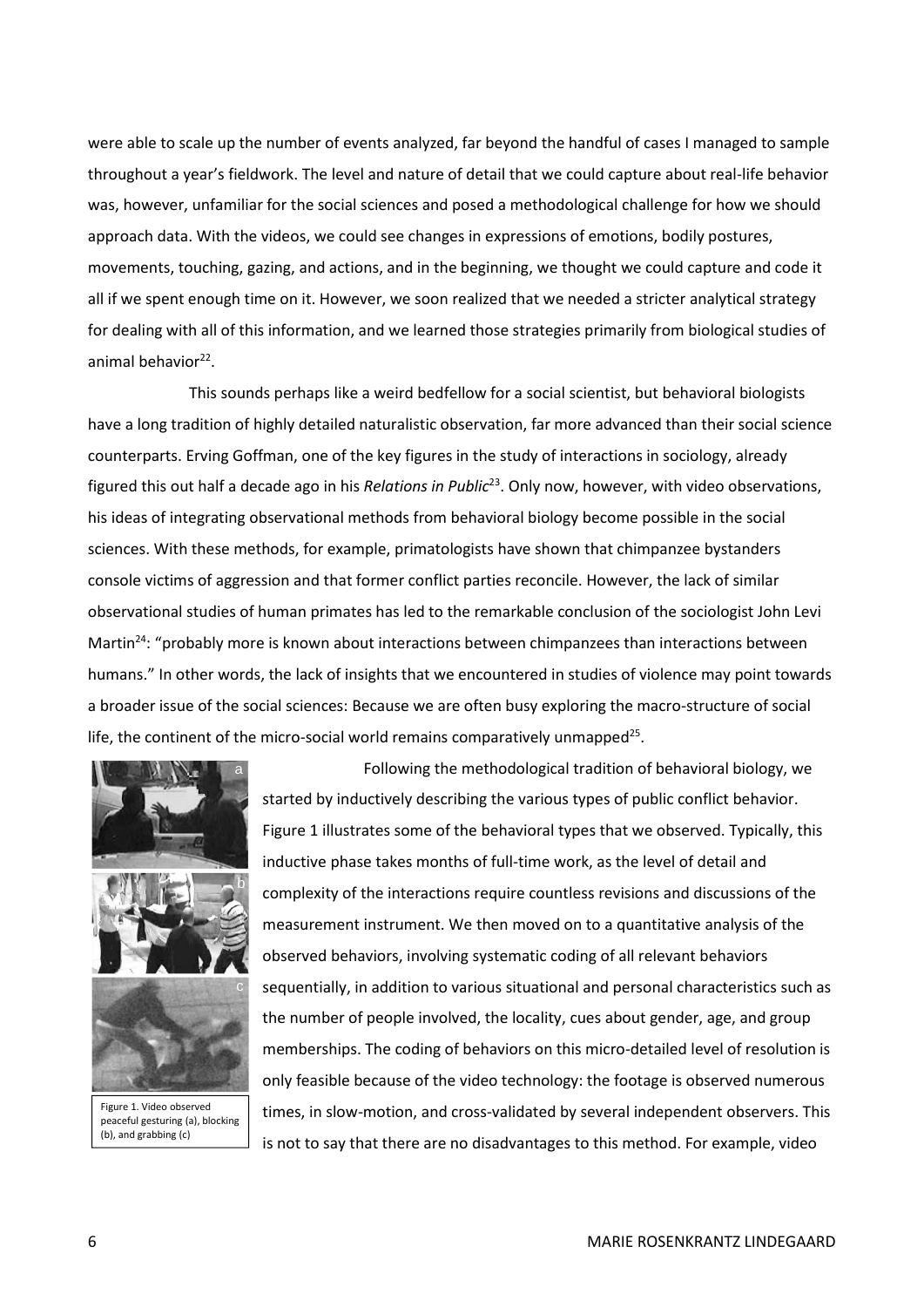data offers limited insights into the meaning-making and motivations of the people interacting<sup>26</sup>, so if that is one's research interest, video data is perhaps not ideal. However, within the field of violence, the key debates are concerning what people are *doing*, and video data offers the most fine-grained method available to study precisely that.

#### **What we see bystanders doing**

After these methodological details of how to study violence in action, let me further elaborate on what insights this conveyed with regard to how people act in public space conflicts and assaults<sup>27</sup>. In one of our most important studies, we used CCTV footage from Lancaster in the UK that my colleague Mark Levine collected and added new footage from Amsterdam and Cape Town. With attention to how bystanders might prevent escalation, we sampled conflicts that involved varying intensities, ranging from agitated gesturing to high-danger events involving kicks to the head of victims lying on the ground. Figure 2 illustrates what we saw: Numerous bystanders are present, watching this conflict, and several of them intervene to stop the violence.



Figure 2. Picture and caption is from Philpot et al. (p. 5):<sup>27</sup> "(a) On the bottom right-hand side, a man dressed in a white shirt assaults another man who is on the ground. Some bystanders observe. (b) To the bottom left-hand side, two bystanders leave their standing positions and approach the conflict parties. (c) The two bystanders are joined by others. A male bystander in a dark shirt and jeans pulls the main aggressor from his target, while a female bystander steps between the conflict parties and extends both arms out in a blocking motion."

Instead of focusing on the likelihood of individual intervention, we focused on the question relevant for victims: Does anybody help me? Our study showed that in nine out of ten conflicts, someone would do something to help the victim, and even to a greater extent if more people were present. In other words, we did not see bystander apathy—instead, bystander involvement was the norm. And adding to this conclusion, there was no difference in the intervention likelihood between the included cities, indicating that this is a universal pattern.

In a subsequent study, we examined the role of dangerousness in bystander intervention<sup>28</sup>. Remember, danger level was identified in the meta-analysis of the existing experimental bystander studies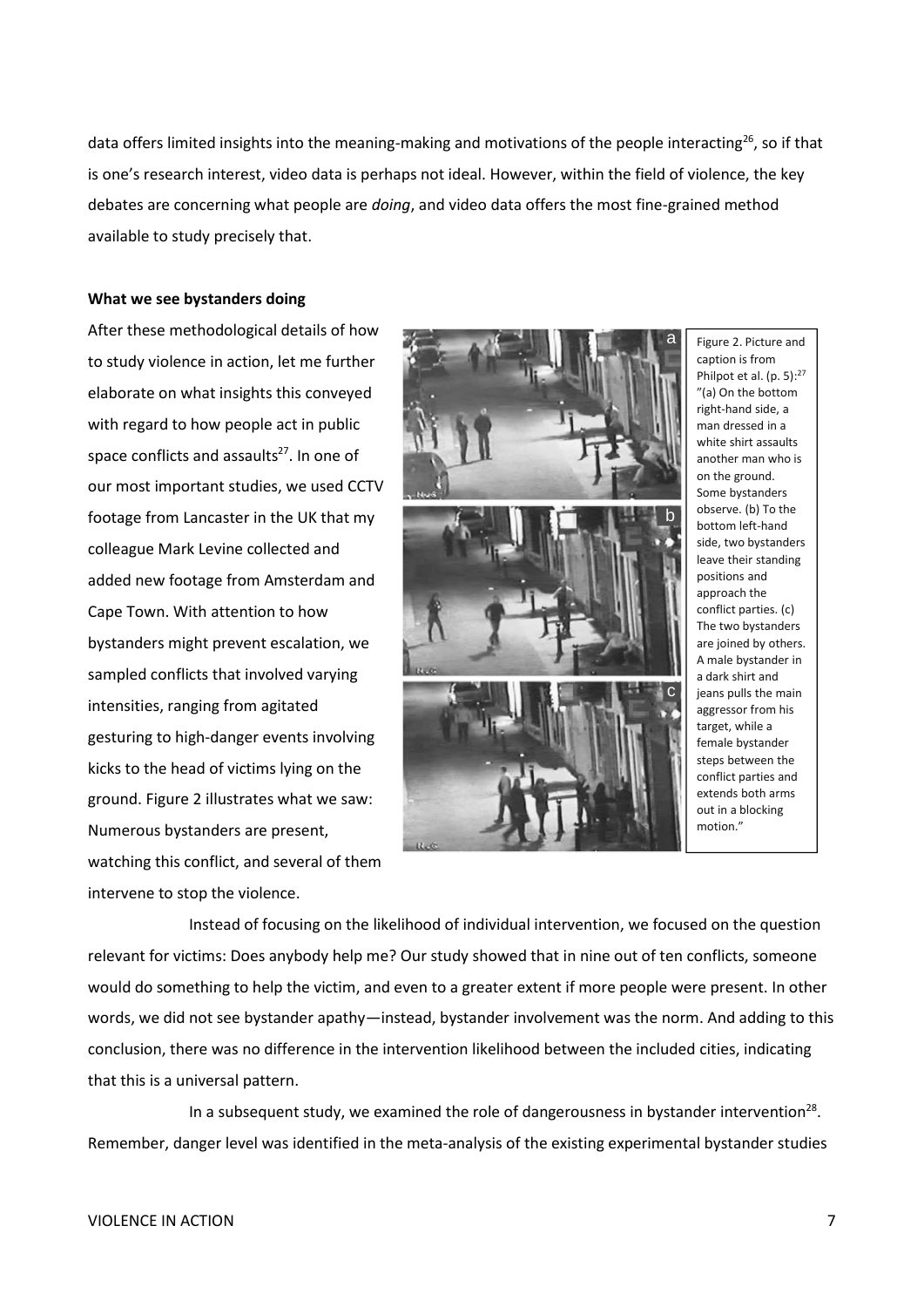as a factor shaping bystander intervention—but so far, no studies had examined this in high-danger events involving interpersonal violence. In examining this, we tested whether bystanders were more likely to intervene at more explicitly aggressive moments of the conflict compared to less dangerous moments. This is what we saw: Overwhelmingly, bystanders intervened at the moment when someone hit the ground, which is the moment the aggression intensified to a dangerous level. Danger, in other words, triggers bystanders into action.

#### **What we still want to know**

Overall, our studies of violence and crime in action highlight that active bystanders are the norm, and they form a resource for public safety. This opened up an unexplored field of research on bystander actions rather than apathy<sup>29</sup>. With video analyzes, we are further exploring a range of questions, such as<sup>30</sup>: Do bystanders do the same things throughout the conflict or do they change their actions, do they do different things depending on the conflict type, do we see differences across cultural contexts, and do bystander actions always help the victims or do they perhaps sometimes increase the severity of the conflict? Our findings fostered extensive collaborations with policymakers that started considering the role of bystanders in public safety. It also inspired researchers working on crimes that rarely get recorded—such as domestic violence, cyber-related crimes, emergencies, terrorist attacks, riots, sexual aggression, and conflicts between citizens and social workers and police—to start considering the role of bystanders in interviews and surveys. In psychology, scholars began to do experiments focused on explaining bystander action and to use video recordings to study real-life expressions of emotions and their role in actions.

In the coming years, I will conduct more video-based studies, going back to the questions that inspired me to start using video observations in the first place, namely the interactions between perpetrators and victims. For example, it is yet unsettled whether victim resistance is a way to *avoid* exposure to violence or perhaps actually to make it *worse*. This question can best be settled through close video observational analysis of how violent events unfold sequentially.

Furthermore, I envision using video observations as a tool to objectively measure questions like ethnic profiling, sexual harassment, and gender-based discrimination, alongside predatory crimes like shoplifting and pick-pocketing that are currently difficult to measure with traditional social scientific methods. Let me give you two examples of how we will do this. Take ethnic profiling: We know that it happens, but we do not know to what extent and under what conditions. With video observations, we can figure that out. We are currently working on replicating a brilliant video-based study from Paris, video observing who is selected during search actions and who is not, counting the personal characteristics of both groups<sup>31</sup>. These insights can be used to figure out how to profile people who carry illegal weapons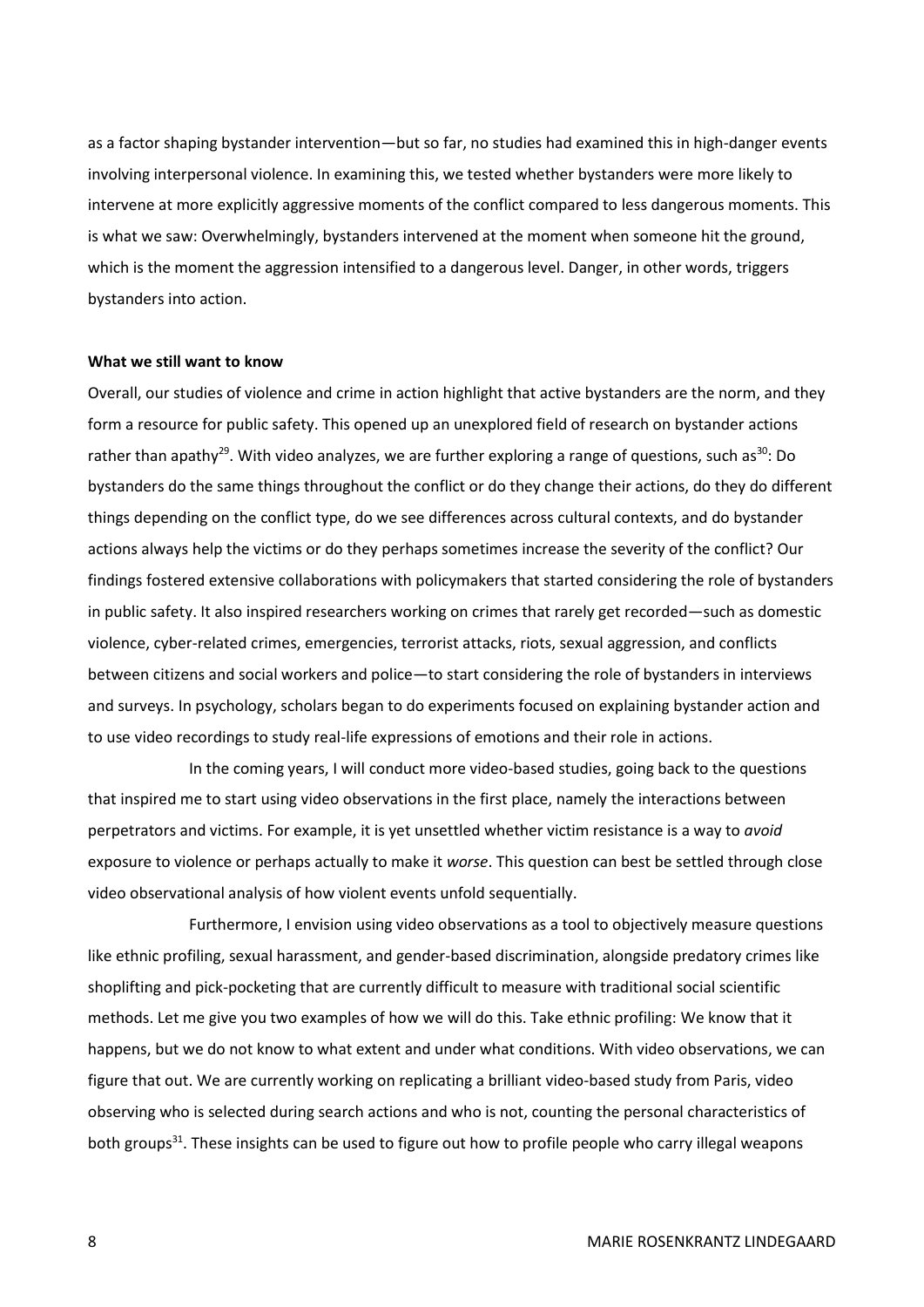based on behavioral rather than personal cues. Next, regarding shoplifting, we are planning a replication of another brilliant video-based study from the US showing that, unlike what we know from registered police statistics, white women older than 50 are the most common group of shoplifters, not young men of color<sup>32</sup>. White women just do not get arrested for their crimes. This bias is bad for businesses because resources are used to target the wrong people.

#### **Seeing beyond violence**

These examples illustrate that video-observational techniques may address uncharted research questions beyond the study of violent events. During the COVID-19 pandemic, we thus used video recordings of public place behavior for yet another reality check. Face masks were for a long time believed to increase risk behavior like keeping less distance from others. In the literature, this is referred to as the "risk compensation hypothesis," stating that individuals behave riskier in situations they perceive as safer. Similar to the bystander effect hypothesis, this knowledge was mainly generated in experimental settings. The public health advisory board for the Dutch government translated this to the expectation that if people wore a face mask, they would keep less distance from others because of a feeling of false security. We did video-based reality checks of this hypothesis by studying real-life behavior of people with and without masks and proved the hypothesis wrong<sup>33</sup>. Based on these and related findings, the government changed its policy and installed face masks in indoor public places. We also used video observations to challenge theories about behavioral compliance as driven by individual motivations, which inspired policymakers to assume that, unless controlled and punished, citizens would violate social distancing rules. With the help of an algorithm that we developed with computer vision scientists from the UvA—enabling an automatic coding of an extensive and reliable sample—we found that social distancing violations are a direct function of people crowding levels<sup>34</sup>.

By studying something as extraordinary as crime, violence, and pandemic behavior, however, I realized that we know very little about the mundane and often routinized nature of everyday behavior. Sociologists have for decades stressed the need for such research on the mundane<sup>35</sup>. Take, for example, the concept of "civil inattention," which is considered one of the most common everyday behaviors in urban public places<sup>36</sup>. Civil inattention involves that people shortly pay attention to somebody else in public space but not too long, as that would be inappropriate. Despite being a concept that every sociologist knows, surprisingly few studies have actually examined civil inattention, thus leaving it unclear how common it is, how it is performed, and under what conditions. The reason why these questions largely remain unanswered is liked to the fact that it is methodologically difficult, if not even impossible, to systematically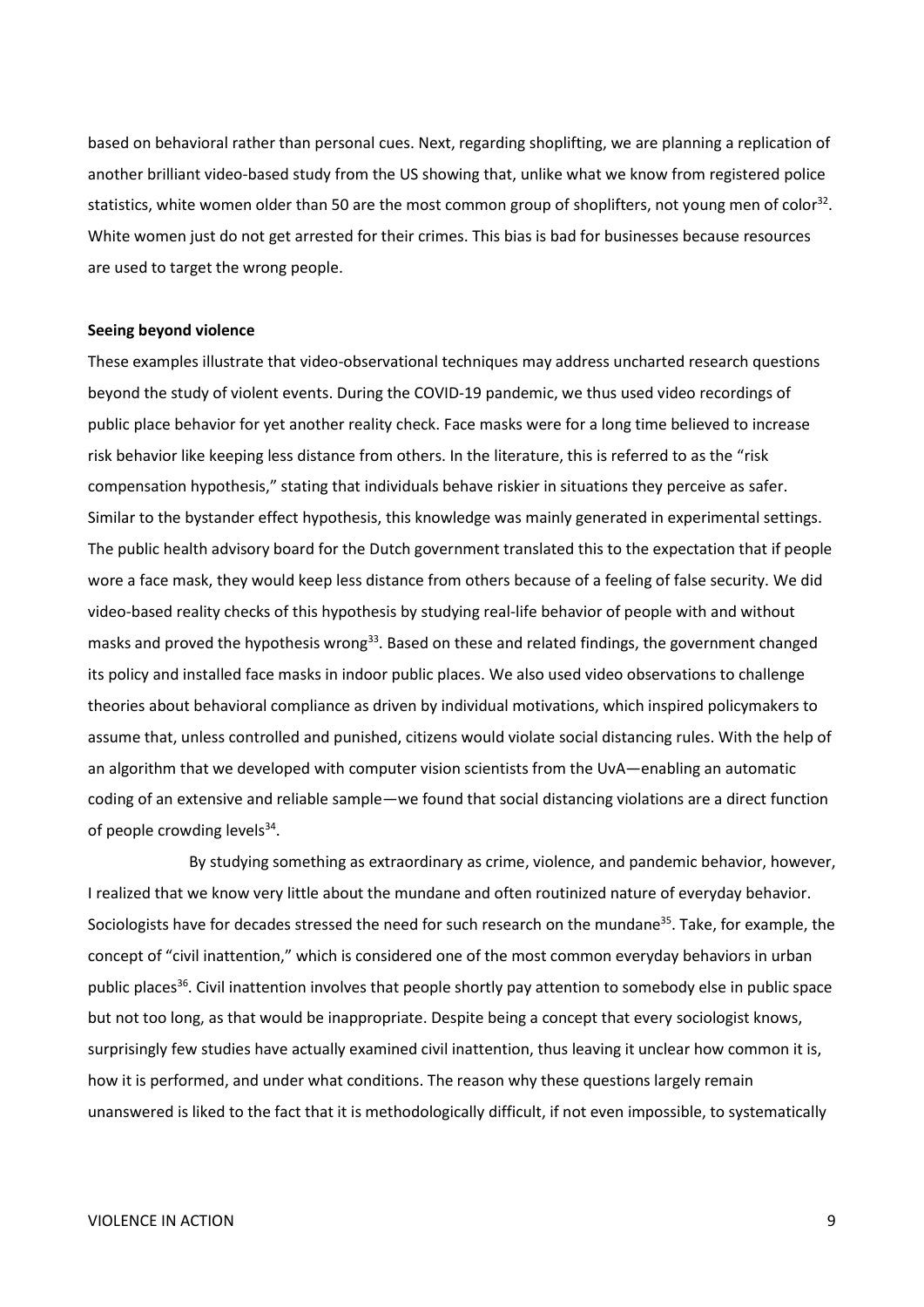study the micro-detailed behavioral manifestation of civil inattention without the use of video methods. To date, no such video study has been conducted, and we plan to do so I the near future.

Besides being interesting in itself, we should also video observe everyday mundane life because we may only understand the extraordinary on the backdrop of the ordinary. In our case, we need to know what ordinary behavior is in public places if we want to understand extraordinary behavior during crime, violence, and pandemics. For example, to understand the nature of pandemic behavior, we need to know how people usually keep their distance from others: Without that everyday baseline, it is hard to evaluate this type of behavior during extraordinary pandemic times.

#### **Building a social science on what we see**

The red thread of my research activities since my training as PhD at the Amsterdam Institute for Social Science Research has been to figure out patterns of face-to-face interactions as the starting point for theorizing crime and violence. I cannot think of a better place to continue this work than the Department of Sociology, with its strong traditions of empirically-driven research and micro-sociological theory-building. In this environment, I hope to contribute to developing a social science—based on what we see rather than on what we hear or simulate in laboratories. This involves integrating human video coding and computer vision tools from artificial intelligence to advance our measurements of human behavior. As I have indicated, this vision for social science research is, in part, a critique of what we, as social scientists, have been busy doing so far.

More broadly, this critique is related to what has been referred to as the "replication crisis" of the social sciences, which is essentially a problem of being unable to see the same thing twice when looking at the same thing independently of each other. A staggering proportion of social science results cannot be replicated by other social scientists, particularly not when the findings are counterintuitive<sup>37</sup>. Such results tend to attract funding, but today, we know that they are very often a product of questionable research practices involving cherry-picking: Noise confused as signal. This might sound like a technicality, but it is a deeply serious problem because how can we convince people that our results are not just another opinion if we cannot replicate our findings. Related to the replication crisis is a validity crisis, namely that most of our knowledge is not generalizable beyond the very context in which it is produced. This problem is related to anthropological studies focusing on a particular context without considering the generalizability to other contexts or psychological studies focusing on laboratory behavior without considering real-life behavior. This crisis also manifests itself in measurement problems, such as inferring what people do from what they say, or the gap between what people do in artificial experiments and actually do in real-life settings, as in the case of the bystander effect.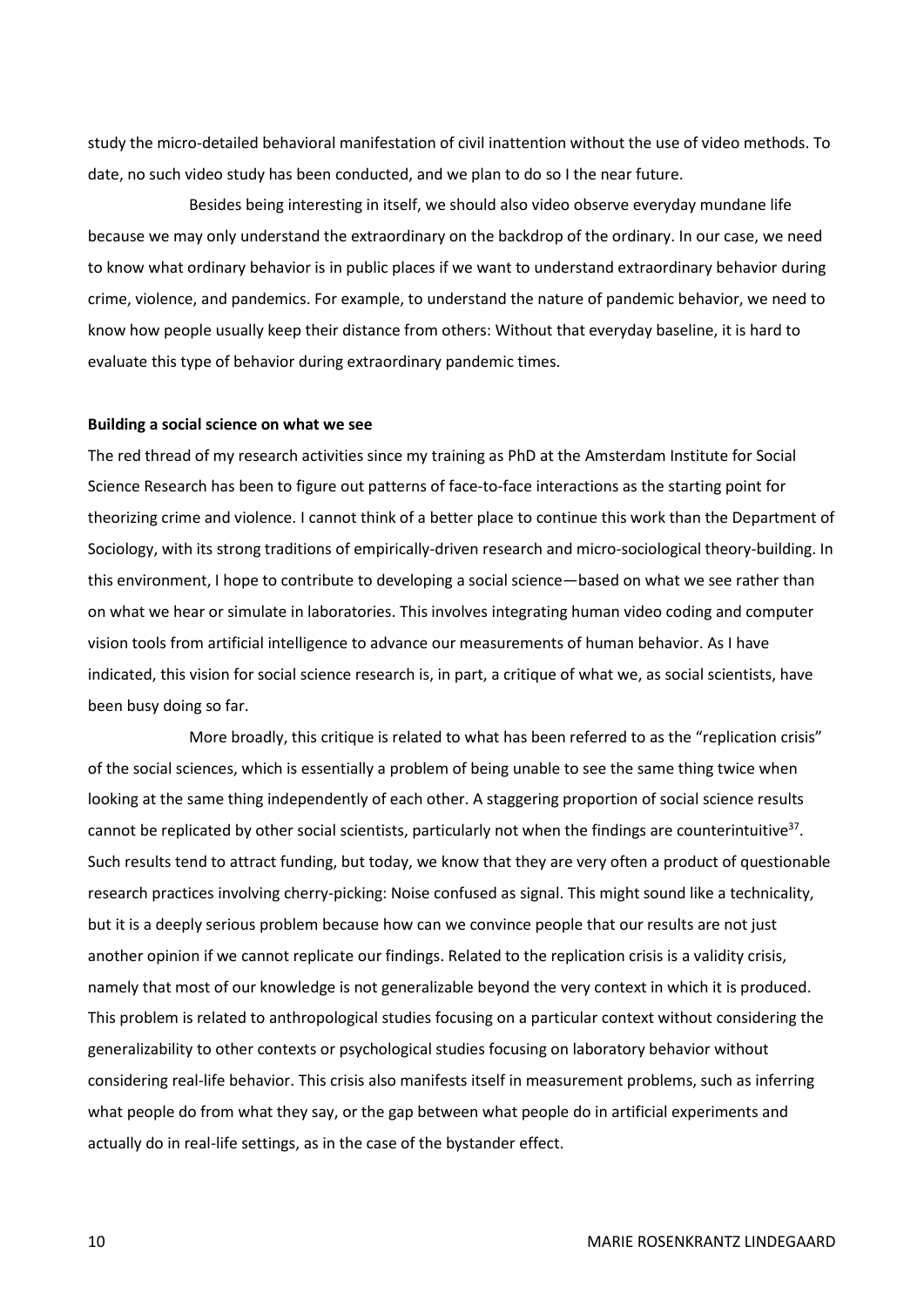A remedy against these crises is that we should go back to the basics, video observe and validate our assumptions about what people do in real-life settings. In doing so, one soon realizes that reality is less counterintuitive than much social science research pretends, including the bystander effect hypothesis, which precisely became famous because it challenged a commonsense understanding by suggesting that the presence of more bystanders leads to less intervention rather than more. If just the bystander field had begun earlier to observe what bystanders actually do, we would not have wasted decades of research and informed the public and policymakers with misleading ideas about public violence. Here, the field may perhaps excuse itself with the fact that the extensive availability of high-quality video data is of relatively recent date—and thus, it has not been practically feasible to validate the bystander effect and similar hypotheses against systematic observational data. However, let me point toward one circumstance that makes this excuse pointless today: In this very room, we have as many high-quality video cameras present as we are persons in the room. Any smartphone includes such a camera, and it is thus no coincidence that the everyday life of today is the most video documented ever: Stop the talking and begin video observing reality!

#### **Acknowledgments**

Building a science based on what we see is a team effort. I started at the UvA one and a half years ago, and despite mainly working from home and missing close contact with colleagues for almost the full period, I benefitted enormously from amazingly inspiring scholars in sociology, computer science, psychology, law, anthropology, political science, and communication. I would like to thank Jan Rath, Olav Veldhuis, Herman van der Werfhorst, and Don Weenink for pushing the chair through and supporting me as close colleagues. What we are busy setting up together Don is a complete feast, and I will never forget your generosity in proposing me as a candidate for this chair. My collaboration with Cees Snoek is absolutely enlightening because we are both interested in measuring behavior from video data, but you use computers and I, humans, to do so. I sincerely hope we will continue integrating our approaches in the future. Such interdisciplinary collaborations are key for developing video analysis in the social sciences.

I would also like to thank colleagues who supported me to claim a seat at the table in academia: Wim Bernasco, Lasse Liebst, Olav Veldhuis, Mark Levine, Stijn Ruiter, and Peter van der Laan. I got the courage to do so because of Catrien Bijleveld, Beate Volker, Veroni Eichelsheim, Jody Miller, Danielle Reynald, Anne-Marie Mol, Amade M'Charek, Ellen Giebels, and Anne Nassauer. When I doubted myself, I thought of you, and then I knew we could do it. The dream team I started out mentioning; without you, none of this would have happened: Lasse Liebst, Wim Bernasco, Peter Ejbye-Ernst, Camilla Bank Friis, and Richard Philpot. We were in the nerve-wracking phase of frequent rejections together, doubting if we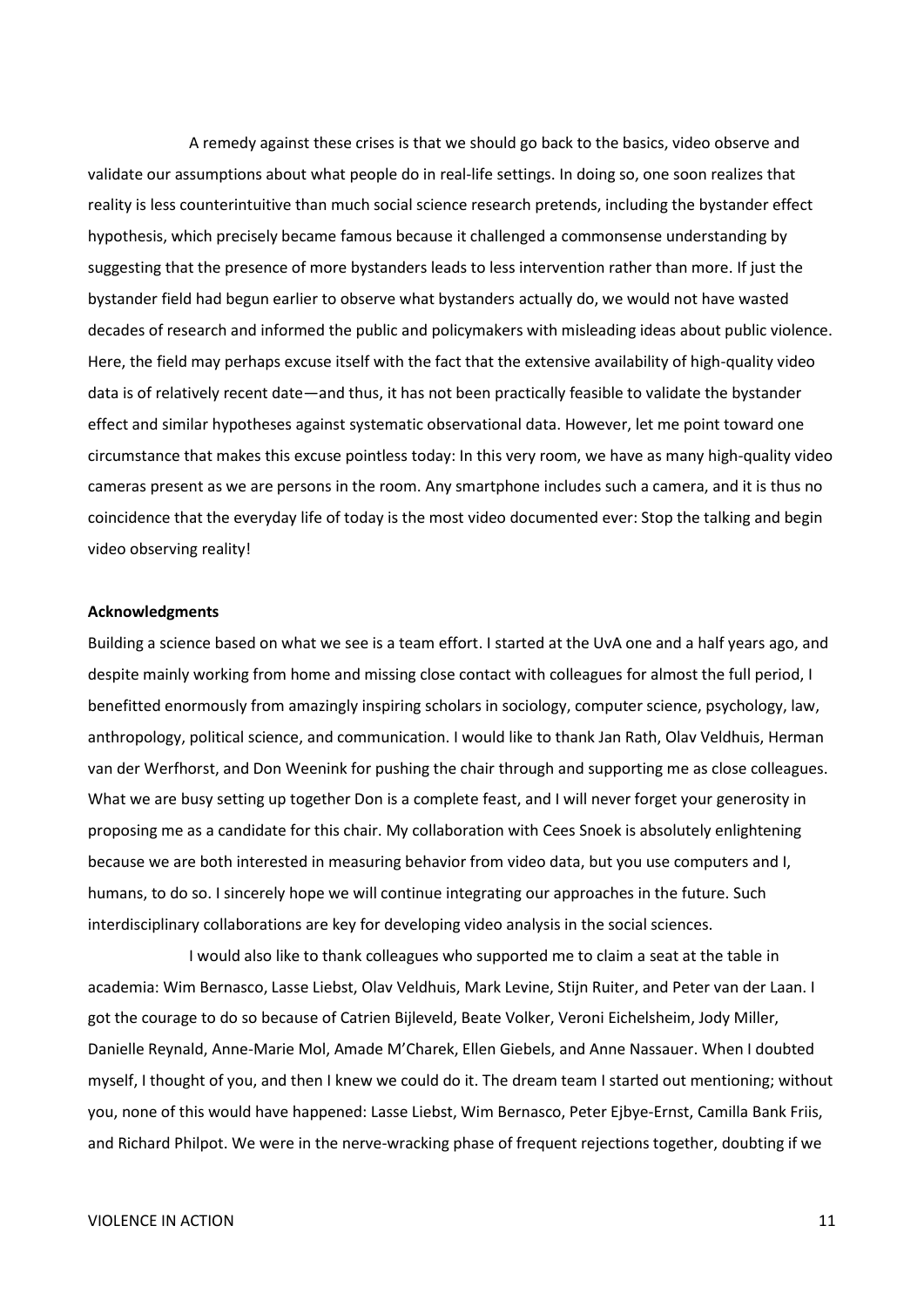would ever convince anyone about the importance of video observations. We did all of this together, and I hope our journey will continue. Without the passion for science and the companionship with Lasse Liebst, I would have lost hope at many points of the process. Through the invaluable guidance of Wim Bernasco, a true role model as a scientist, I felt safe enough to explore my own views on science. The privilege to support young scholars like Floris, Joska, Carlijn, Marly, Lenneke, Hans, Virginia, and Lisa is what gives me the energy to get through the day. Also, I would like to thank the Executive Board of the university, the Dean of the Faculty of Social and Behavioral Sciences, the Board of NWO, and especially the MT of the NSCR for making this professorship possible and for the trust placed in me.

I am thankful to friends from my three different homes in Copenhagen, Cape Town, and Amsterdam, who listened to my endless passionate talks about science while never giving up on reminding me of other passions in life. Without the unconditional love, even when we disagree, of my 'high achiever' brother Anders and my 'down to earth' sister Sine, I would have been lost and lonely. My parents, Birthe and Otto, inspired me to be strong, never give up, and stay focused on what really matters in life: family and friends. Nils-Linne, Ronja, Vesper, and Willem, you are the core of what matters to me. Your insistence on my presence is what keeps me sane. That you are in my life and have joined me in all the adventures I talked about today is more happiness and love than I could have dreamt of.

#### *Ik heb gezegd*

#### **References**

- 1. Aronson, E. & Aronson, J. *The Social Animal*. (Worth Publishers, 2018).
- 2. Foucault, M. *Discipline and punish: the birth of the prison*. (Allen Lane, 1977).
- 3. Bourdieu, P. *Masculine domination*. (Polity Press, 2001).
- 4. Galtung, J. Violence, peace, and peace research. *Journal of peace research* **6**, 167–191 (1969).
- 5. Friis, C. B. Managing Impressions, Status, and Emotions in Contested Everyday Encounters. (University of Copenhagen, 2022).
- 6. Drury, J. & Stott, C. Contextualising the crowd in contemporary social science. *Contemporary Social Science* **6**, 275–288 (2011).
- 7. Mortensen, C. R. & Cialdini, R. B. Full-cycle social psychology for theory and application. *Social and Personality Psychology Compass* **4**, 53–63 (2010).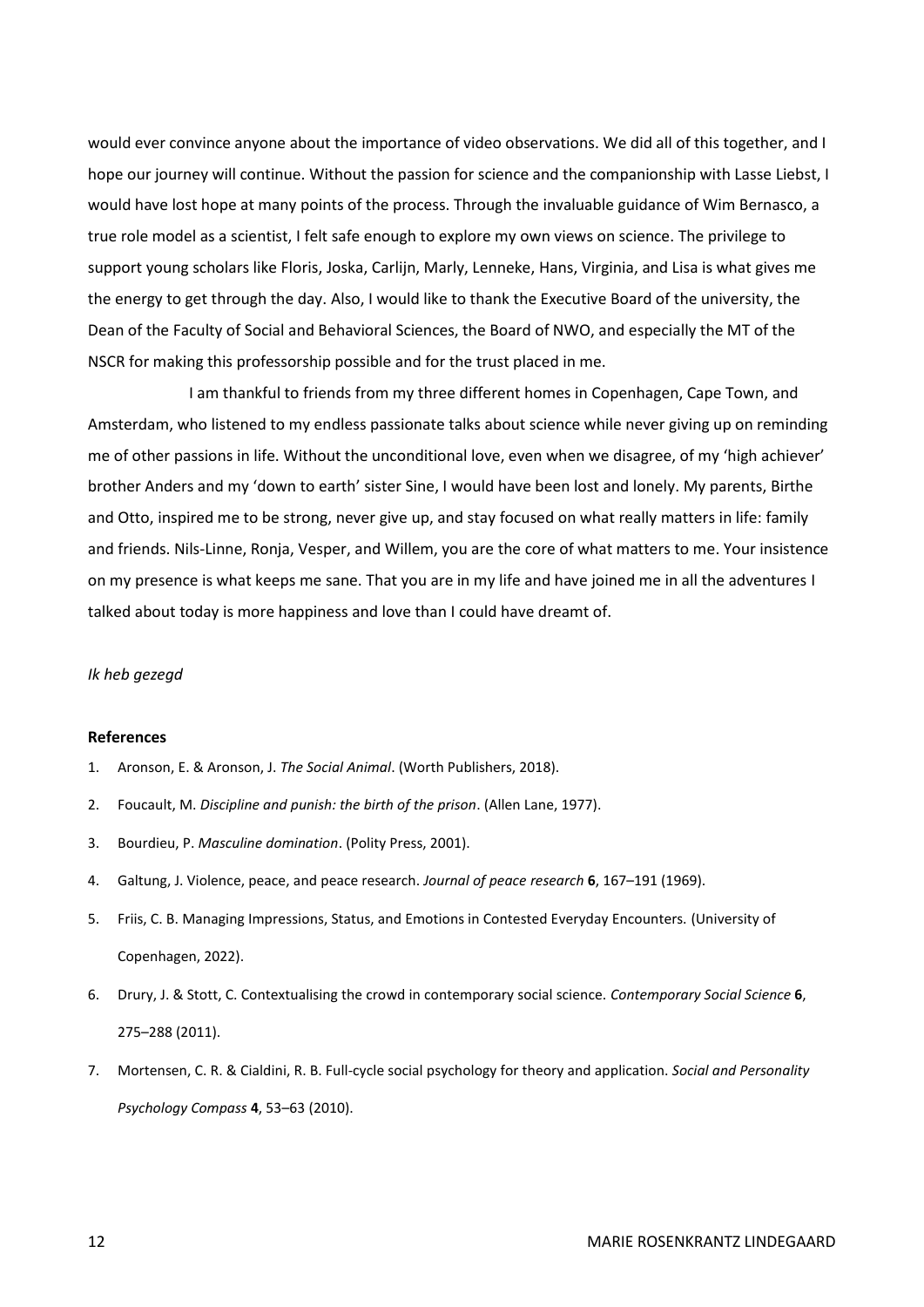- 8. Jerolmack, C. & Khan, S. Talk is cheap: Ethnography and the attitudinal fallacy. *Sociological methods & research* **43**, 178–209 (2014).
- 9. Swann Jr, W. B. & Jetten, J. Restoring agency to the human actor. *Perspectives on Psychological Science* **12**, 382– 399 (2017).
- 10. Collins, R. *Violence: A micro-sociological theory*. (Princeton University Press, 2008).
- 11. Le Bon, G. *The crowd: A study of the popular mind*. (Dover Publications, 2002).
- 12. Darley, J. M. & Latane, B. Bystander intervention in emergencies: Diffusion of responsibility. *Journal of Personality and Social Psychology* **8**, 377–383 (1968).
- 13. Stalder, D. R. Revisiting the issue of safety in numbers: The likelihood of receiving help from a group. *Social Influence* **3**, 24–33 (2008).
- 14. Latané, B. & Nida, S. Ten years of research on group size and helping. *Psychological Bulletin* **89**, 308–324 (1981).
- 15. Manning, R., Levine, M. & Collins, A. The Kitty Genovese murder and the social psychology of helping: The parable of the 38 witnesses. *American Psychologist* **62**, 555 (2007).
- 16. Parks, M. J., Osgood, D. W., Felson, R. B., Wells, S. & Graham, K. Third party involvement in barroom conflicts. *Aggressive behavior* **39**, 257–268 (2013).
- 17. Levine, M., Taylor, P. J. & Best, R. Third parties, violence, and conflict resolution: The role of group size and collective action in the microregulation of violence. *Psychological Science* **22**, 406–412 (2011).
- 18. Fischer, P. *et al.* The bystander-effect: A meta-analytic review on bystander intervention in dangerous and nondangerous emergencies. *Psychological Bulletin* **137**, 517–537 (2011).
- 19. Lindegaard, M. R., Bernasco, W. & Jacques, S. Consequences of expected and observed victim resistance for offender violence during robbery events. *Journal of Research in Crime and Delinquency* **52**, 32–61 (2015).
- 20. Liebst, L. S., Lindegaard, M. R. & Bernasco, W. Dissecting the role of dominance in robberies: An analysis and implications for microsociology of violence. *Journal of interpersonal violence* 0886260519845713 (2019).
- 21. Nassauer, A. & Legewie, N. M. Video data analysis: A methodological frame for a novel research trend. *Sociological methods & research* **50**, 135–174 (2018).
- 22. Tinbergen, N. On aims and methods of ethology. *Zeitschrift für tierpsychologie* **20**, 410–433 (1963).
- 23. Goffman, E. *Relations in public. Microstudies of public order*. (Basic Books, 1971).
- 24. Martin, J. L. *Thinking through methods: A social science primer*. (University of Chicago Press, 2017).

#### VIOLENCE IN ACTION 13